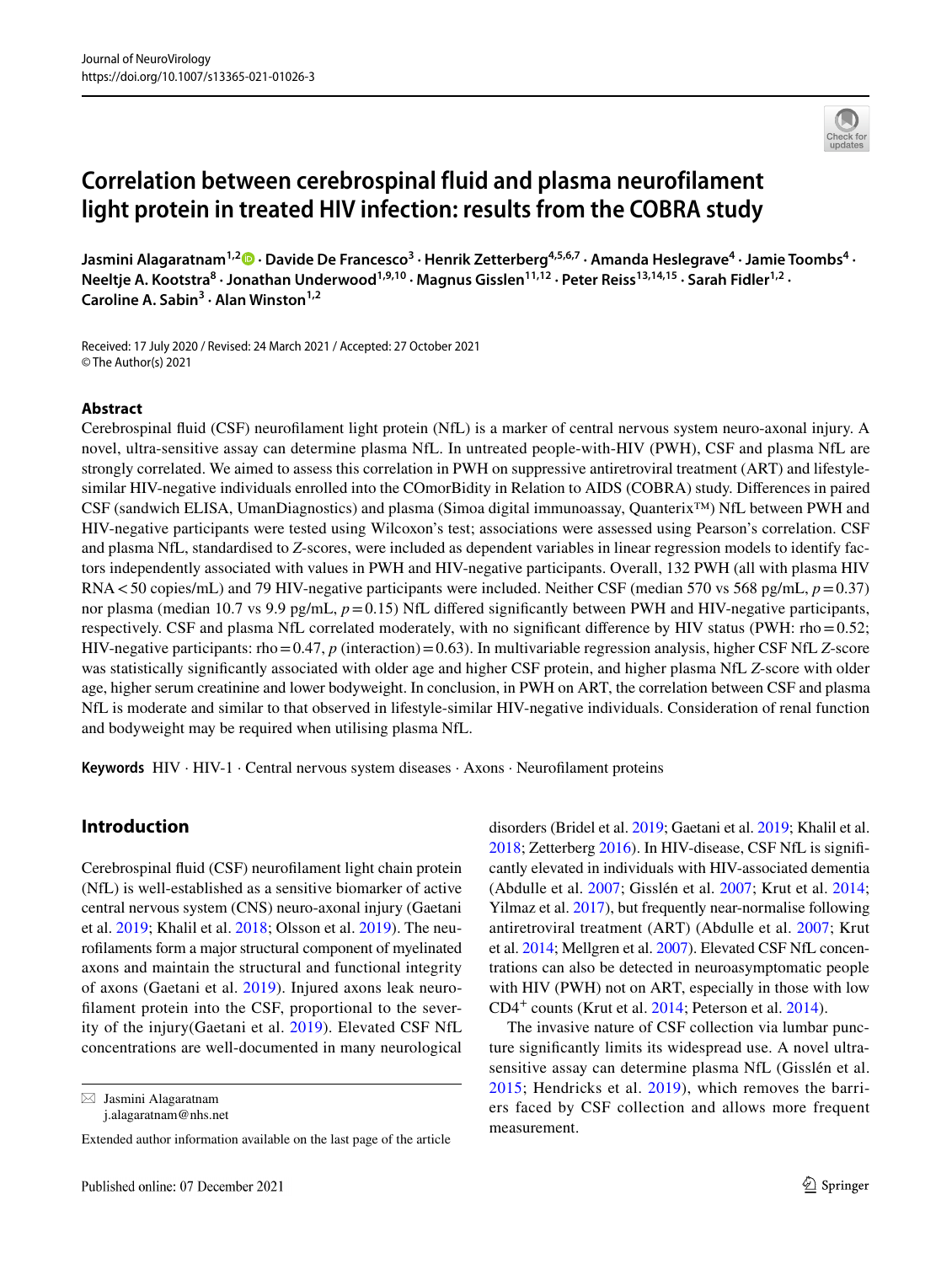Early studies suggest that CSF strongly correlates with blood NfL (Disanto et al. [2017;](#page-8-10) Hansson et al. [2017](#page-8-11); Kuhle et al. [2016](#page-8-12); Marques et al. [2019;](#page-8-13) Novakova et al. [2017](#page-8-14)), including in a cohort of mainly untreated PWH (Gisslén et al. [2015](#page-8-8)). However, whether this strong correlation persists in PWH on virally suppressive ART is unknown. Once NfL is released from CNS neuro-axonal units, it reaches the interstitial fuid which communicates freely with CSF and blood. While it could be postulated that an impaired blood–brain barrier (from untreated HIV-disease or alcohol and recreational drug use) may be associated with higher transfer of NfL from the CSF into the bloodstream, several studies have demonstrated that blood NfL concentration is not infuenced by blood–brain barrier permeability (Gisslén et al. [2015](#page-8-8); Kalm et al. [2017](#page-8-15)).

Our primary aim was to assess the correlation between CSF and plasma NfL in PWH on virally suppressive ART and in lifestyle-similar HIV-negative individuals. Secondly, we aimed to determine factors associated with CSF and plasma NfL in PWH on virally suppressive ART and lifestyle-similar HIV-negative individuals.

# **Methods**

#### **Participants**

The 'COmorBidity in Relation to AIDS' (COBRA) cohort was a study of PWH aged  $\geq$  45 years, with viral suppression on ART for  $\geq$  12 months, recruited between January 2013 and October 2014 at two large HIV treatment centres in Amsterdam, The Netherlands and London, UK (De Francesco et al. [2018\)](#page-8-16). Age- and lifestyle-similar HIVnegative individuals were recruited at sexual health clinics and community groups.

For this sub-study, a stored plasma sample from each participant's baseline visit was retrieved. Participant demographics, medical history, lifestyle details and biological samples (CSF and blood) were obtained within the context of the study protocol and all participants gave written informed consent for future use of their stored data and samples.

Additionally, blood-based materials from 35 age-matched unselected blood bank donors were obtained from the Dutch national blood bank in Amsterdam, The Netherlands ([www.](http://www.sanquin.nl) [sanquin.nl\)](http://www.sanquin.nl), as part of a separate sub-study within the main COBRA study (Booiman et al. [2017\)](#page-8-17). Age and gender information were available for the blood bank donors. Blood bank donors from The Netherlands are routinely screened for blood-borne infections such as HIV, HTLV, hepatitis B, hepatitis C and syphilis. Individuals over the age of 70 years or those with high-risk behaviour for acquiring blood borne infections are excluded from blood donation. Overall, blood bank donors are at lower risk of acquiring blood-borne infections than the general population, but are often used as a control group for comparative studies.

I retrieved stored plasma samples from the blood bank donors who were included in the previous COBRA substudy, and measured plasma NfL using the same technique as described below.

#### **NfL measurement**

CSF NfL was measured previously in the COBRA study, using sandwich ELISA (NF-light ELISA kit; UmanDiagnostics AB, Umeå, Sweden) (De Francesco et al. [2018\)](#page-8-16). For this sub-study, plasma NfL was measured using a NF-light digital immunoassay on the Simoa HD-1 platform (Quanterix Corp., Boston, MA, USA), at the UK Dementia Research Institute, University College London, UK (Hendricks et al. [2019](#page-8-9)). The lower limit of quantifcation (LLOQ) determined by the manufacturer is 0.174 pg/mL. Samples were analysed in duplicate, diluted 1:4 and results were all above the LLOQ. Analyses were performed by the same technician using a single batch of reagents. The intra- and interassay coefficients of variations were below  $6\%$  and  $15\%,$ respectively.

#### **Other laboratory measurements**

Laboratory parameters measured previously in the COBRA study included blood (CD4<sup>+</sup> and CD8<sup>+</sup> counts, neopterin, albumin, creatinine and HIV RNA) and CSF (neopterin, albumin and HIV RNA). Blood and CSF HIV RNA were measured using the Abbott RealTime M2000 assay (Abbot, Chicago, USA) with a lower limit of detection of 40 copies/mL. Estimated glomerular fltration rate was calculated using the Chronic Kidney Disease Epidemiology Collaboration (CKD-EPI) formula (Levey et al. [2009](#page-8-18)).

### **Statistical analyses**

Statistical analyses were performed using SAS version 9.4 (SAS Institute, Cary, NC, USA). P values  $< 0.05$  were considered statistically signifcant throughout. Diferences in CSF and plasma NfL concentrations between PWH, HIV-negative participants and blood bank donors (where applicable) were tested for signifcance using Wilcoxon's test. The correlation between CSF and plasma NfL (after log10-transformation) was assessed using Pearson's correlation coefficient and the diference between groups was tested for signifcance using the Z-test after Fisher's transformation.  $Log_{10}$ -transformed CSF and plasma NfL Z-scores were calculated to enable direct comparisons between CSF and plasma NfL. A Bland–Altman graph (Bland and Altman [1999](#page-8-19)) was plotted to describe the agreement between  $log_{10}$ -transformed CSF and plasma NfL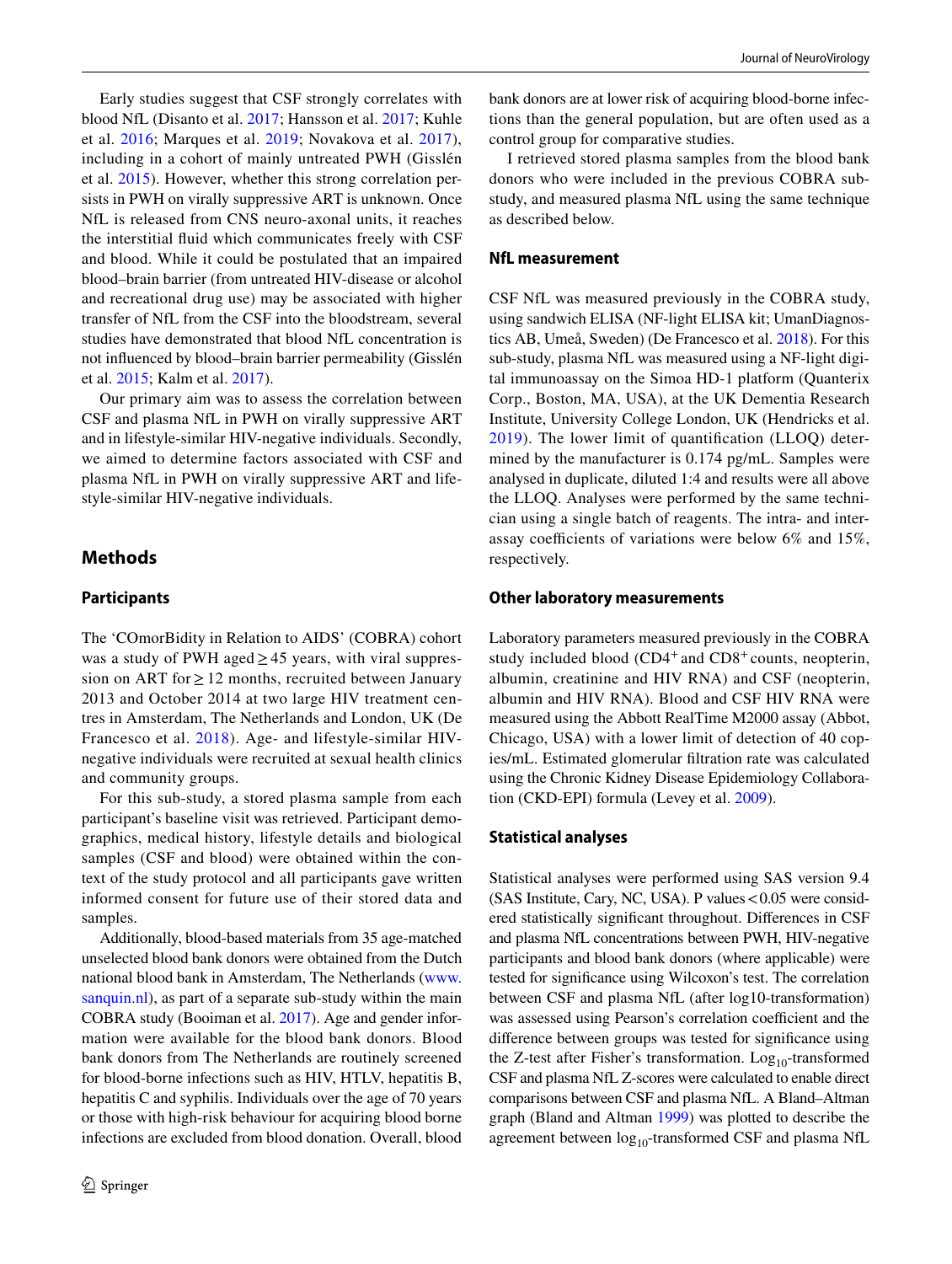Z-scores. This represents a plot of the diference between the CSF and plasma NfL Z-score against their average for each individual. Linear regression models were used to identify factors independently associated with  $log_{10}$ -transformed CSF and plasma NfL, standardised to Z-scores with a mean of 0 and standard deviation of 1, separately in PWH and HIV-negative participants. Factors associated with either CSF or plasma NfL in either PWH or HIV-negative participants in univariable analyses, were included in multivariable models. Factors included in the univariable linear regression analysis were female gender, age, Black African ethnicity, men who have sex with men sexual orientation, weight, on hypertensive medication, body mass index, current tobacco smoker, ex-tobacco smoker, current alcohol consumption, past alcohol consumption, recent recreational drug use, ever used injected recreational drugs, global cognitive function T-score, current  $CD4^+$  and  $CD8^+$ T cell counts, current CD4+/8+ ratio, serum creatinine, serum albumin, cerebrospinal fuid protein, cerebrospinal fuid neopterin and plasma neopterin. HIV-specifc parameters signifcantly associated in univariable analyses were added to an additional model ftted in PWH only. The HIV-specifc factors included in the univariable linear regression analysis included time since HIV diagnosis, time on ART, nadir CD4<sup>+</sup> count, years with CD4<sup>+</sup> count <200 cells/ $\mu$ L, prior AIDS diagnosis, on a non-nucleoside reverse transcriptase inhibitor (NNRTI), on a protease inhibitor (PI), on tenofovir-disoproxil fumarate (TDF) and on atazanavir.

# **Results**

Of the COBRA participants, 132/134 PWH and 79/79 HIVnegative participants and all 35 blood bank donors who were included in the previous COBRA sub-study had suffcient stored plasma available and were included in this analysis. Socio-demographic, lifestyle characteristics and anthropometrics at study baseline were described previously (De Francesco et al. [2018](#page-8-16)). Briefy, PWH and HIVnegative participants in this sub-study were similar in terms of age, gender, sexual orientation, anthropometric measurements, years of education and lifestyle factors. PWH were less likely to be of white ethnicity  $(p=0.02)$  and current alcohol drinkers  $(p=0.01)$  than HIV-negative participants (Table [1\)](#page-3-0).

Blood bank donors were similar in age (median (IQR) 59 years (52, 65)) to the COBRA participants ( $p=0.41$ ), but a higher proportion of blood bank donors were female  $(48.6\%)$ , compared to the COBRA cohort ( $p < 0.001$ ).

PWH had been diagnosed for a median (IQR) of 15.0  $(9.0, 19.6)$  years with a median  $(IQR)$  current  $CD4<sup>+</sup>$  count of 618 (472, 809) cells/µL, current CD4:CD8 ratio of 0.83  $(0.60, 1.11)$  and a nadir CD4<sup>+</sup> count of 175 (85, 240) cells/ µL. PWH had been on ART for a median (IQR) of 12.8 (7.8,

16.9) years, all PWH had undetectable plasma HIV RNA and 130/132 had undetectable CSF HIV RNA (Table [1](#page-3-0)).

Median (IQR) CSF:serum albumin ratio (a marker of blood–brain barrier dysfunction) was similar between the groups (6.9 (4.9, 8.5) and 6.2 (5.0, 7.5) in PWH and HIVnegative participants, respectively). Serum creatinine was signifcantly higher in PWH, median (IQR) 85.5 (76, 100) vs 79 (72, 92) µmol/L in PWH and HIV-negative participants respectively,  $p = 0.03$  (Table [1](#page-3-0)).

#### **CSF and plasma NfL results**

Comparing PWH and HIV-negative participants, neither CSF NfL (median (IQR) 570 (430, 864) vs 568 (408, 767) pg/mL,  $p = 0.37$ ), nor plasma NfL (median (IQR) 10.7 (7.9, 14.9) vs 9.9 (7.2, 12.5) pg/mL,  $p=0.15$ ) differed significantly between the groups. The correlation between CSF and plasma NfL did not difer signifcantly by HIV status (PWH: r=0.52 (95% confdence interval (CI) 0.38–0.63); HIV-negative participants:  $r=0.47$  (95%CI 0.27–0.62), p value testing the difference =  $0.63$ ) (Fig. [1\)](#page-4-0).

Plasma NfL was signifcantly lower in the blood bank donors cohort (median (IQR) 6.15 (4.94, 7.15)) compared to people with HIV  $(p < 0.001)$  and HIV-negative participants  $(p < 0.001)$ .

Bland–Altman plots are reported in Fig. [2.](#page-4-1) Among PWH, there was not a systematic over- or under-estimation of one score compared to the other. Mean (95%CI) difference between the scores was  $0.00$  ( $-0.17$ ,  $0.17$ ),  $p = 0.99$  and the agreement between the two scores was not altered depending on the average CSF and plasma NfL Z-score; the correlation (95%CI) between the diference and the mean of the two scores was –0.004 (−0.18, 0.17), p = 0.96. The lower and upper limits of agreement (95%CI) between the two measurements were  $-1.97$  ( $-2.25$ ,  $-1.68$ ) and 1.97 (1.68, 2.25), respectively, indicating substantial discrepancies between the NfL Z-scores obtained from the two compartments. A similar pattern was observed among HIV-negative individuals, with a mean (95%CI) diference of 0.00 (−0.23, 0.23) and no correlation between the diference and average [r  $(95\%CI) = 0.00$  (-0.22, 0.22), p=0.99].

#### **Factors associated with CSF and plasma NfL**

In multivariable regression analysis, higher CSF NfL Z-score was associated with older age and higher CSF protein in both PWH and HIV-negative participants; lower CSF NfL Z-score was signifcantly associated with female gender in HIV-negative participants  $(0.83 \log_{10} \text{CSF NfL})$ Z-score lower compared to men,  $p=0.03$ ) and higher CSF NfL Z-score approached a statistically signifcant association with lower bodyweight in PWH (0.05  $log_{10}$  CSF NfL Z-score higher per 5 kg decrease in bodyweight,  $p=0.05$ )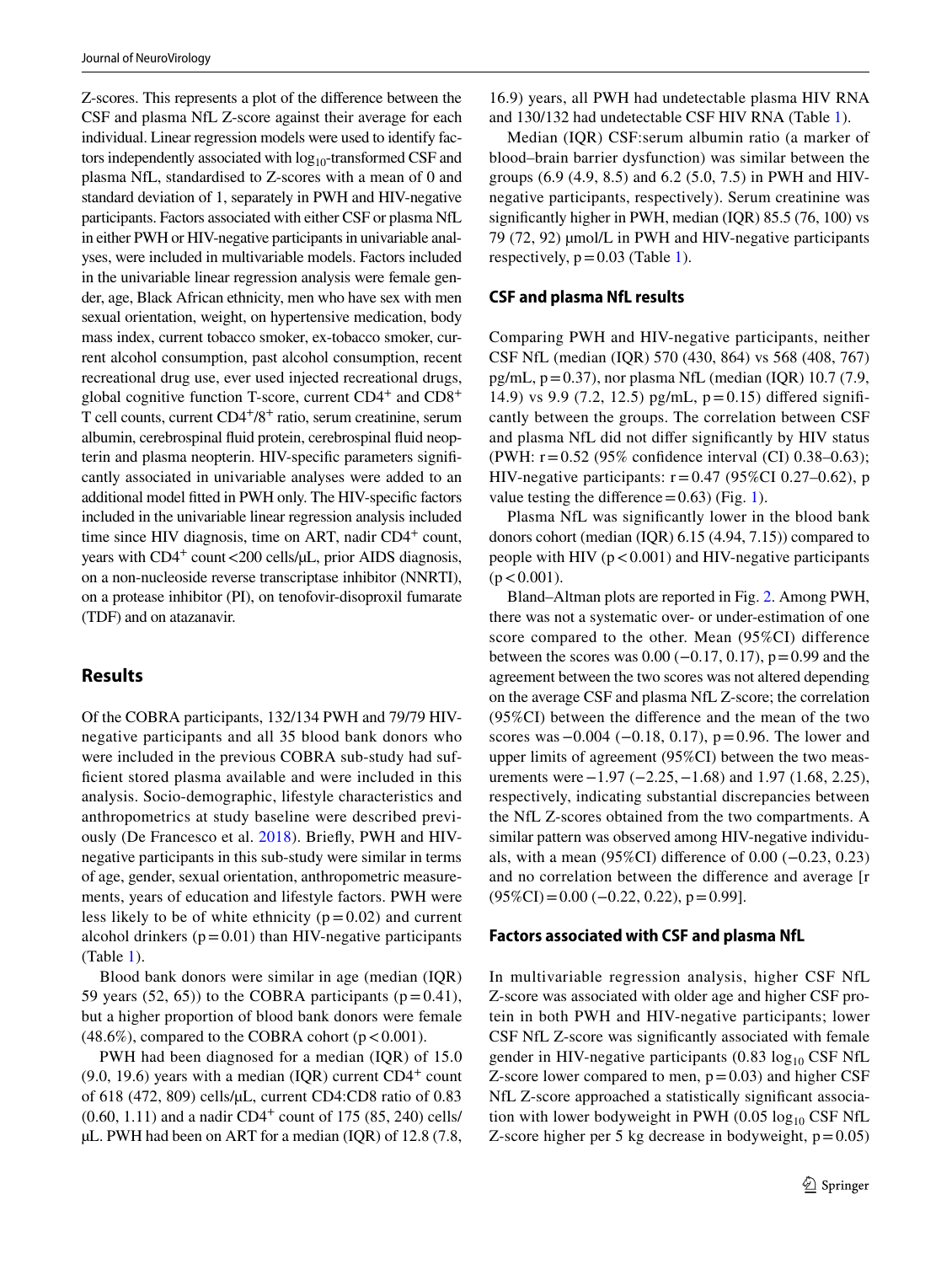<span id="page-3-0"></span>**Table 1** Sociodemographic, anthropometric, lifestyle and HIV-related characteristics of study participants

| Variable, $n \ (\%)$ or median (IQR)                  | <b>PWH</b><br>$(N = 132)$ | <b>HIV-negative</b><br>participants $(N=79)$ |      |
|-------------------------------------------------------|---------------------------|----------------------------------------------|------|
| Gender                                                |                           |                                              | 0.66 |
| Female                                                | $8(6.1\%)$                | $6(7.6\%)$                                   |      |
| Male                                                  | 124 (93.9%)               | 73 (92.4%)                                   |      |
| Ethnicity                                             |                           |                                              | 0.02 |
| <b>Black-African</b>                                  | $16(12.2\%)$              | $2(2.6\%)$                                   |      |
| White                                                 | 115 (87.8%)               | 76 (97.4%)                                   |      |
| Sexual orientation                                    |                           |                                              | 0.39 |
| Men who have sex with men                             | 103 (78.0%)               | 59 (74.7%)                                   |      |
| <b>Bisexual</b>                                       | $10(7.6\%)$               | $4(5.1\%)$                                   |      |
| Heterosexual                                          | 18 (13.6%)                | 16 (20.2%)                                   |      |
| Age, years                                            | 56 (51, 62)               | 57 (52, 64)                                  | 0.30 |
| Years of education                                    | 14(13, 16)                | 16(14, 17)                                   | 0.21 |
| Weight, kg                                            | 79.6 (70.0, 87.7)         | 81.2 (72.5, 91.0)                            | 0.14 |
| BMI, $\text{kg/m}^2$                                  | 24.7 (22.7, 27.5)         | 24.6 (23.2, 28.4)                            | 0.35 |
| Current smoker                                        | 39 (29.6%)                | 20(25.3%)                                    | 0.22 |
| Years of smoking (current/ex-smokers)                 | 29 (19, 37)               | 26(15, 39)                                   | 0.40 |
| Current alcohol drinker                               | 103 (78.0%)               | 71 (91.0%)                                   | 0.04 |
| Years of drinking (current/ex drinkers)               | 29 (19, 37)               | 41 (35, 47)                                  | 0.01 |
| Alcohol units/week (current drinkers)                 | 5.5(1.5, 15.0)            | 7.5(1.5, 17.5)                               | 0.39 |
| Ever used injected drugs                              | $5(3.8\%)$                | $0(0.0\%)$                                   | 0.16 |
| Use of recreational drugs in past 6 months            | 43 (32.6%)                | 18 (22.8%)                                   | 0.13 |
| On hypertensive medication                            | 29 (22.0%)                | 14 (17.7%)                                   | 0.46 |
| CSF albumin, mg/L                                     | 299 (210, 368)            | 267 (214, 326)                               | 0.43 |
| Serum albumin, g/L                                    | 43 (41, 46)               | 43 (40, 45)                                  | 0.08 |
| CSF:serum albumin                                     | 6.9(4.9, 8.5)             | 6.2(5.0, 7.5)                                | 0.38 |
| Creatinine, mmol/L                                    | 85.5 (76, 100)            | 79 (72, 92)                                  |      |
| eGFR, mL/min per $1.73 \text{ m}^2$                   | 85.5 (71.0, 97.3)         | 92.0 (77.4, 102.3)                           | 0.03 |
| Years since HIV diagnosis                             | 15.0(9.0, 19.6)           | N/A                                          | N/A  |
| Duration of ART, years                                | 12.8(7.8, 16.9)           | N/A                                          | N/A  |
| CSF HIV RNA viral load <40 copies/mL                  | 130 (98.5%)               | N/A                                          | N/A  |
| CD4+/CD8+ T cell count ratio                          | 0.83(0.60, 1.11)          | 2.00(1.44, 2.65)                             | N/A  |
| Prior AIDS event                                      | 42 (31.8%)                | N/A                                          | N/A  |
| $CD4^+$ T cell count [cells/ $\mu$ L]                 | 618 (472, 809)            | 900 (692, 1174)                              | N/A  |
| Nadir CD4 <sup>+</sup> T cell count [cells/µL]        | 175 (85, 240)             | N/A                                          | N/A  |
| Months with $CD4^+$ T cell count < 200 cells/ $\mu$ L | 1.6(0.0, 9.8)             | N/A                                          | N/A  |

*PWH* people with HIV, *BMI* body mass index, *CSF* cerebrospinal fuid, *eGFR* estimated glomerular fltration rate, *ART* antiretroviral treament

(Table [2\)](#page-5-0). Higher plasma NfL Z-score was associated with older age, higher serum creatinine and lower bodyweight in both PWH and HIV-negative participants, and higher CSF NfL Z-score approached a statistically signifcant association with lower serum albumin in PWH (0.31  $log_{10}$  CSF NfL Z-score higher per 10 g/L decrease in serum albumin,  $p = 0.05$ ) (Table [2\)](#page-5-0).

Among PWH, none of the HIV-specific parameters showed a signifcant association with either CSF and plasma NfL Z-scores, after accounting for other factors (Table [3](#page-6-0)).

# **Discussion**

In this study, we observed that the correlation between CSF and plasma NfL in PWH is moderate and similar to that observed in a cohort of lifestyle-similar HIV-negative controls. The previous report suggesting a strong correlation in a cohort of mainly untreated PWH (Gisslén et al. [2015](#page-8-8)) is likely a consequence of the much higher concentrations of CSF and plasma NfL seen in that cohort, where the median CSF and plasma NfL concentrations in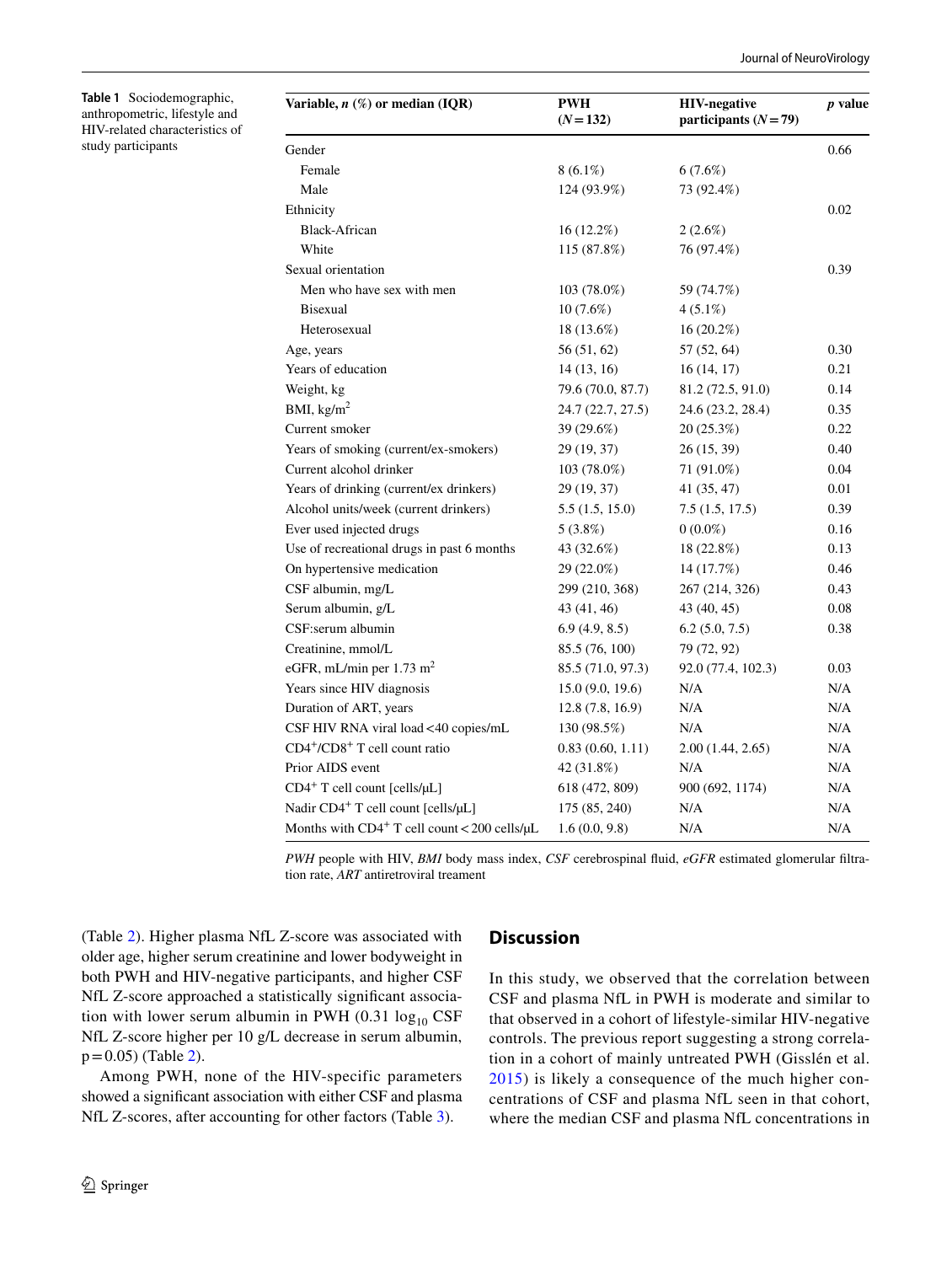

<span id="page-4-0"></span>**Fig. 1** Correlation between log-transformed plasma and CSF NFL concentration in PWH (**A**) and HIV-negative controls (**B**)

individuals with HIV-associated dementia were 16,185 pg/ mL and 114 pg/mL, respectively.

Concentrations of CSF and plasma NfL were similar in PWH and HIV-negative participants, suggesting that PWH on ART do not have increased biomarker evidence of neuroaxonal injury compared to lifestyle-similar HIV-negative individuals. CSF/plasma NfL ratios also did not difer by HIV status, with plasma NfL being 55–65 times lower compared to CSF NfL, consistent with published literature (Gisslén et al. [2015\)](#page-8-8). In view of the lack of signifcant difference in cerebrospinal fuid Nf, plasma NfL and cerebrospinal fuid/plasma NfL ratios between PWH on suppressive ART and lifestyle-similar HIV-negative participants, we did not correlate our fndings with the cerebral imaging data



<span id="page-4-1"></span>**Fig. 2** Bland–Altman plot of plasma and CSF NFL *Z*-scores in PWH (**A**) and HIV-negative participants (**B**)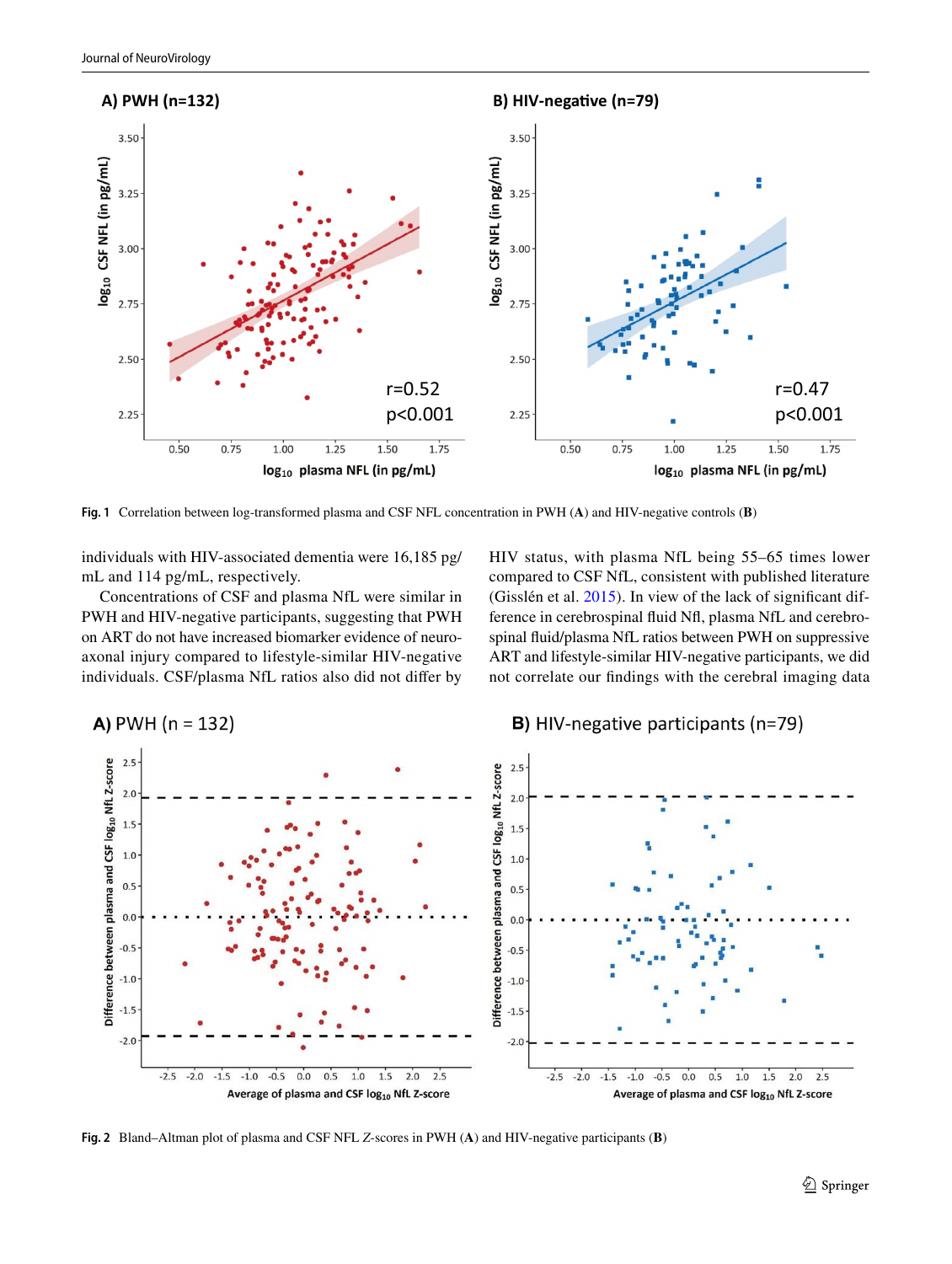|                                      | <b>Variable</b>                     | <b>PWH</b>                 |           | <b>HIV-negative controls</b> |                |
|--------------------------------------|-------------------------------------|----------------------------|-----------|------------------------------|----------------|
|                                      |                                     | Change $(95\% \text{ CI})$ | $p$ value | Change $(95\% \text{ CI})$   | <i>p</i> value |
| log <sub>10</sub> CSF NFL Z-score    | Female vs male                      | $-0.44(-1.05, 0.17)$       | 0.15      | $-0.83(-1.56,-0.10)$         | 0.03           |
|                                      | Age (per 10 years)                  | 0.69(0.50, 0.88)           | < 0.001   | 0.74(0.46, 1.02)             | < 0.001        |
|                                      | Weight (per $5 \text{ kg}$ )        | $-0.05$ ( $-0.10, 0.00$ )  | 0.05      | $0.02(-0.04, 0.07)$          | 0.55           |
|                                      | Hypertensive medication (yes vs no) | $0.26(-0.08, 0.61)$        | 0.13      | $-0.05(-0.64, 0.55)$         | 0.87           |
|                                      | Serum creatinine (per mg/dL)        | $0.47(-0.29, 1.24)$        | 0.22      | $-0.71(-2.00, 0.59)$         | 0.28           |
|                                      | Serum albumin (per 10 g/L)          | $0.00 (-0.33, 0.34)$       | 0.98      | $0.09(-0.50, 0.67)$          | 0.77           |
|                                      | $CSF$ protein (per $g/L$ )          | 1.46(0.63, 2.29)           | < 0.001   | 1.81(0.37, 3.25)             | 0.01           |
|                                      | CSF neopterin                       | $-0.01(-0.04, 0.01)$       | 0.33      | $0.04 (-0.06, 0.13)$         | 0.45           |
|                                      | Plasma neopterin                    | $0.02(-0.01, 0.05)$        | 0.18      | $-0.002(-0.11, 0.11)$        | 0.96           |
| log <sub>10</sub> plasma NFL Z-score | Female vs male                      | $0.13(-0.44, 0.69)$        | 0.66      | $0.57(-0.13, 1.27)$          | 0.11           |
|                                      | Age (per 10 years)                  | 0.62(0.44, 0.80)           | < 0.001   | 0.63(0.36, 0.90)             | < 0.001        |
|                                      | Weight (per $5$ kg)                 | $-0.13(-0.18,-0.08)$       | < 0.001   | $-0.06(-0.11, 0.00)$         | 0.05           |
|                                      | Hypertensive medication (yes vs no) | $0.28(-0.03, 0.60)$        | 0.08      | $0.18(-0.39, 0.76)$          | 0.53           |
|                                      | Serum creatinine (per mg/dL)        | 0.73(0.02, 1.44)           | 0.04      | 1.64(0.39, 2.89)             | 0.01           |
|                                      | Serum albumin (per $10 g/L$ )       | $-0.31(-0.63, 0.00)$       | 0.05      | $-0.39(-0.95, 0.18)$         | 0.18           |
|                                      | $CSF$ protein (per $g/L$ )          | $-0.30(-1.07, 0.47)$       | 0.44      | $0.45(-0.94, 1.84)$          | 0.52           |
|                                      | CSF neopterin                       | $0.01 (-0.02, 0.03)$       | 0.69      | $0.08(-0.01, 0.17)$          | 0.07           |
|                                      | Plasma neopterin                    | 0.03(0.00, 0.05)           | 0.07      | $0.01 (-0.09, 0.11)$         | 0.85           |

<span id="page-5-0"></span>**Table 2** Multivariable models to compare factors associated with CSF and plasma log<sub>10</sub> NfL *Z*-scores between PWH and HIV-negative participants, excluding HIV-specific parameters<sup>a,b</sup>

a Parameter estimates refect the associated impact (measured in standard deviations) of each independent variable in the model on the dependent variable

<sup>b</sup>Variables included in the univariable linear regression analysis that were not statistically significant and not included in the multivariable model were Black African ethnicity, men who have sex with men sexual orientation, body mass index, current tobacco smoker, ex-tobacco smoker, current alcohol consumption, past alcohol consumption, recent recreational drug use, ever used injected recreational drugs, global cognitive function *T*-score, current CD4<sup>+</sup> and CD8<sup>+</sup> count and current CD4<sup>+</sup>/8<sup>+</sup> ratio

from this cohort, given that these data have already been previously reported.

Our results demonstrated that plasma NfL concentration was signifcantly lower in the blood bank donors compared to the PWH and HIV-negative controls enrolled into the COBRA study. Given the lack of additional demographic factors apart from age and gender, and concurrent cerebrospinal fuid samples, we were unable to characterise this further, and can only conclude that based on the limited information available, PWH and HIV-negative controls in the COBRA study were observed to have evidence of higher plasma NfL concentrations as a biomarker of neuro-axonal injury, compared to blood bank donors.

Our results demonstrating that higher CSF and plasma NfL were associated with older age echoes the fndings in published studies (Disanto et al. [2017](#page-8-10); Yilmaz et al. [2017](#page-9-1)). The fnding that higher CSF NfL is associated with higher CSF protein is unsurprising, given that higher CSF protein may indicate CNS pathology, and hence higher neuronal damage. Our fnding that female gender is associated with lower cerebrospinal fuid NfL is not wholly unexpected, though the published data in this regard remains controversial with some studies demonstrating that cerebrospinal fuid NfL is higher in males (Forgrave et al. [2019](#page-8-20); Lin et al. [2018](#page-8-21)), higher in females (Lu et al. [2015\)](#page-8-22) or not significantly different by gender (Manouchehrinia et al. [2020a,](#page-8-23)  [b](#page-8-24)).

Our results suggest that consideration of renal function and body composition is an important requirement when interpreting plasma NfL. While renal excretion of NfL has not been extensively described, NfL has a molecular weight of about 68 kDa and a high abundance of negatively charged amino acids in its sequence, both of which theoretically decrease its ability to cross the glomerular fltration barrier. Published data demonstrate that while plasma NfL decreased after switching from tenofovir disoproxil fumarate to tenofovir alafenamide fumarate, no signifcant correlations between plasma NfL and serum creatinine pre- and post-switch, or between changes in plasma NfL and serum creatinine pre- and post-switch were observed (Hermansson et al. [2019\)](#page-8-25). Although lower bodyweight was independently associated with higher plasma NfL, body mass index was not an associated factor in our study, in contrast to a publication demonstrating a negative association between plasma NfL and body mass index (Manouchehrinia et al. [2020a,](#page-8-23)  [b](#page-8-24)).

Strengths of our study include the comprehensivelyphenotyped cohort and the lifestyle-similar HIV-negative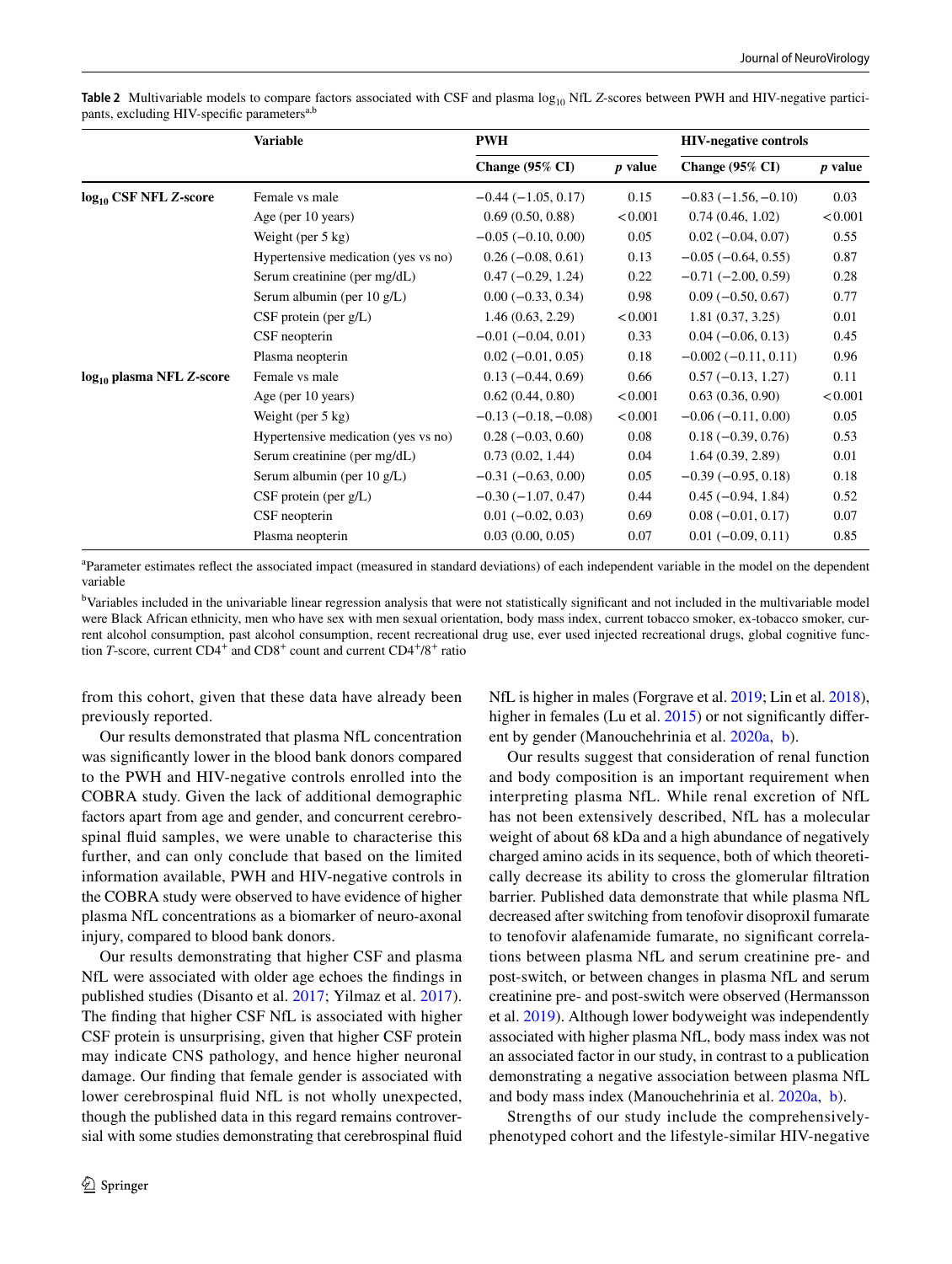<span id="page-6-0"></span>**Table 3** Multivariable models to assess factors associated with CSF and plasma  $log_{10}$ NFL Z-scores in PWH only, and including HIV-related  $parameters<sup>a,t</sup>$ **Variable PWH Change (95% CI)** *p* **value log<sub>10</sub> CSF NFL Z-score** Female vs male  $-0.48$  (−1.09, 0.14) 0.13 Age (per 10 years)  $0.69(0.49, 0.89)$  <0.001 Weight (per 5 kg)  $-0.06 (-0.11, -0.01)$  0.03 Hypertensive medication (yes vs no)  $0.28$  ( $-0.06$ , 0.63)  $0.11$ Serum creatinine (per mg/dL) 0.41 (−0.36, 1.18) 0.30 Serum albumin (per 10 g/L) −0.01 (−0.35, 0.33) 0.96 CSF protein (per g/L) 1.37 (0.53, 2.21) 0.002 CSF neopterin  $-0.01 (-0.04, 0.01)$  0.34 Plasma neopterin 0.02 (−0.01, 0.05) 0.22 Time since HIV diagnosis (years) 0.18 (−0.22, 0.59) 0.38 Time on cART (years)  $-0.35 (-0.81, 0.11)$  0.14 **log<sub>10</sub> plasma NFL** *Z***-score** Female vs male 0.18 (−0.38, 0.75) 0.52 Age (per 10 years) 0.58 (0.39, 0.76)  $\leq 0.001$ Weight (per 5 kg)  $-0.12 (-0.17, -0.07)$  <0.001 Hypertensive medication (yes vs no)  $0.25$  ( $-0.07$ , 0.57)  $0.12$ Serum creatinine (per mg/dL)  $0.79 (0.08, 1.50)$  0.03 Serum albumin (per  $10 g/L$ )  $-0.29 (-0.60, 0.02)$  0.07 CSF protein (per g/L)  $-0.23$   $(-1.00, 0.55)$  0.56 CSF neopterin 0.01 (−0.02, 0.03) 0.53 Plasma neopterin 0.03 (0.00, 0.06) 0.05 Time since HIV diagnosis (years) 0.30 (−0.08, 0.67) 0.12 Time on cART (years)  $-0.17 (-0.59, 0.26)$  0.44

> a Parameter estimates refect the associated impact (measured in standard deviations) of each independent variable in the model on the dependent variable

> <sup>b</sup>Variables included in the univariable linear regression analysis that were not statistically significant and not included in the multivariable model were Black African ethnicity, men who have sex with men sexual orientation, body mass index, current tobacco smoker, ex-tobacco smoker, current alcohol consumption, past alcohol consumption, recent recreational drug use, ever used injected recreational drugs, global cognitive function *T*-score, current CD4<sup>+</sup> and CD8<sup>+</sup> count, current CD4<sup>+</sup>/8<sup>+</sup> ratio, nadir CD4<sup>+</sup> count, years with CD4<sup>+</sup> count < 200 cells/µL, prior AIDS diagnosis, on a non-nucleoside reverse transcriptase inhibitor (NNRTI), on a protease inhibitor (PI), on tenofovir-disoproxil fumarate (TDF) and on atazanavir

individuals. Limitations include the COBRA participants being predominantly middle-aged white men who have sex with men from Western Europe, thus more data on the correlation between CSF and plasma NFL are required from other populations, as it is unknown whether our fndings can be extrapolated to other populations. Further work will need to be performed to assess plasma NfL in younger PWH who may not have been on suppressive ART for as long as the COBRA study participants. Another limitation was the lack of data on other factors that may increase plasma NFL (e.g. peripheral neuropathy) and concomitant neurotoxic drug use. The number of female participants in our study was small and studies involving more female participants would be needed to verify the association between female gender and lower CSF NfL.

Our results demonstrate that cerebrospinal fuid and plasma NfL concentrations are similar in people with HIV on suppressive antiretroviral treatment and in lifestyle-similar HIV-negative individuals. Furthermore, our fndings suggest that plasma NfL may be a promising and more easily accessible surrogate biomarker of neuronal integrity. Cerebrospinal fuid NfL measurements closely refect processes taking place within the CNS, whereas both the CNS and PNS contribute to plasma NfL measurements, which may lead to wider variations in plasma NfL measurements. In view of this, further work is required to improve our understanding of the factors that infuence plasma NfL concentrations.

**Acknowledgements** We would like to thank the following groups and individuals for their contributions:

*The Writing Group*: Davide De Francesco<sup>1\*</sup>, Ferdinand W. Wit<sup>2,12</sup>, James H. Cole<sup>3</sup>, Neeltje A. Kootstra<sup>2</sup>, Alan Winston<sup>3</sup>, Caroline A. Sabin<sup>1</sup>, Jonathan Underwood<sup>3</sup>, Rosan A. van Zoest<sup>2</sup>, Judith Schouten<sup>2</sup>, Katherine W. Kooij<sup>2</sup>, Maria Prins<sup>4</sup>, Giovanni Guaraldi<sup>5</sup>, Matthan W.A. Caan<sup>2</sup>, David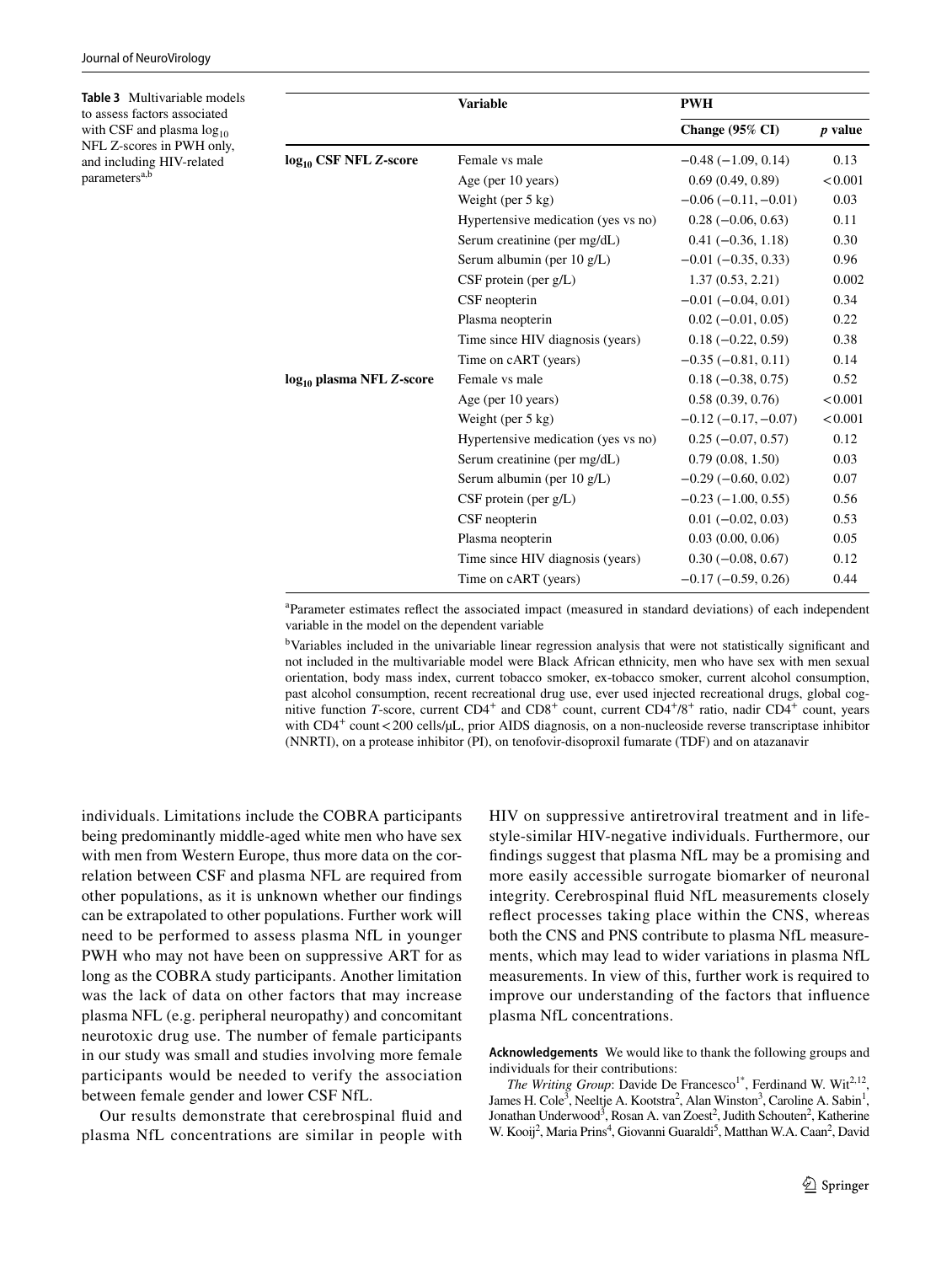Burger<sup>6</sup>, Claudio Franceschi<sup>7</sup>, Claude Libert<sup>8</sup>, Alexander Bürkle<sup>9</sup> and Peter Reiss<sup>2</sup>. *The COBRA Steering Committee:* P. Reiss<sup>2</sup> (chair), A. Winston<sup>3</sup>, F.W. Wit<sup>2,12</sup>, M. Prins<sup>4</sup>, M.F. Schim van der Loeff<sup>4</sup>, J. Schouten<sup>2</sup>, B. Schmand<sup>2</sup>, G.J. Geurtsen<sup>2</sup>, D.J. Sharp<sup>3</sup>, M.W.A. Caan<sup>2</sup>, C. Majoie<sup>2</sup>, J. Villaudy<sup>2</sup>, B. Berkhout<sup>2</sup>, N.A. Kootstra<sup>2</sup>, M. Gisslén<sup>10</sup>, A. Pasternak<sup>2</sup>, C.A. Sabin<sup>1</sup>, G. Guaraldi<sup>5</sup>, A. Bürkle<sup>9</sup>, C. Libert<sup>8</sup>, C. Franceschi<sup>7</sup>, A. Kalsbeek<sup>2</sup>, E. Fliers<sup>2</sup>, J. Hoeijmakers<sup>11</sup>, J. Pothof<sup>11</sup>, M. van der Valk<sup>2</sup>, P.H. Bisschop<sup>2</sup>, P. Portegies<sup>2</sup>, S. Zaheri<sup>12</sup> and D. Burger<sup>6</sup>. *The COBRA Project Management Board*: P. Reiss<sup>2</sup>, A. Winston<sup>3</sup>, F.W. Wit<sup>2,12</sup>, J.H. Cole<sup>3</sup>, M.W.A. Caan<sup>2</sup>, J. Villaudy<sup>2</sup>, N.A. Kootstra<sup>2</sup>, M.F. Schim van der Loeff<sup>4</sup>, M. Gisslén<sup>10</sup>, C.A. Sabin<sup>1</sup>, A. Bürkle<sup>9</sup> and W. Zikkenheiner<sup>2</sup>. *The Manage*ment Team: P. Reiss<sup>2</sup>, W. Zikkenheiner<sup>2</sup>, F.W. Wit<sup>2,12</sup>, F.R. Janssen<sup>2</sup>. The *Clinical Cohort Team*: A. Winston<sup>3</sup>, F.W. Wit<sup>2,12</sup>, J. Underwood<sup>3</sup>, J. Schouten<sup>2</sup>, K.W. Kooij<sup>2</sup>, R.A. van Zoest<sup>2</sup>, N. Doyle<sup>3</sup>, M. Prins<sup>4</sup>, M. Schim van der Loeff<sup>4</sup>, P. Portegies<sup>2</sup>, B.A. Schmand<sup>2</sup>, G.J. Geurtsen<sup>2</sup>, E. Verheij<sup>2</sup>, S.O. Verboeket<sup>2</sup>, B.C. Elsenga<sup>2</sup>, M. van der Valk<sup>2</sup>, S. Zaheri<sup>12</sup>, M.M.J. Hillebregt<sup>12</sup>, Y.M.C. Ruijs<sup>12</sup>, D.P. Benschop<sup>12</sup>, L. Tembo<sup>3</sup>, L. McDonald<sup>3</sup>, M. Stott<sup>3</sup>, K. Legg<sup>3</sup>, A. Lovell<sup>3</sup>, O. Erlwein<sup>3</sup>, C. Kingsley<sup>3</sup>, P. Norsworthy<sup>3</sup>, S. Mullaney<sup>3</sup>, T. Kruijer<sup>2</sup>, L. del Grande<sup>2</sup>, V. Olthof<sup>2</sup>, G.R. Visser<sup>4</sup>, L. May<sup>4</sup>, F. Verbraak<sup>2</sup>, N. Demirkaya<sup>2</sup>, I. Visser<sup>2</sup>, G. Guaraldi<sup>5</sup>. *The Neuro*imaging Team: D.J. Sharp<sup>3</sup>, M.W.A. Caan<sup>2</sup>, J.H. Cole<sup>3</sup>, C.B.L.M. Majoie<sup>2</sup>, T. Su<sup>2</sup>, R. Leech<sup>3</sup>, J. Huguet<sup>2</sup>. *The HIS Mouse Study Team*: J. Villaudy<sup>2</sup>, E. Frankin<sup>2</sup>, B. Berkhout<sup>2</sup>, A. van der Kuyl<sup>2</sup>, K. Weijer<sup>2</sup>, E. Siteur-Van Rijnstra<sup>2</sup>, D. Burger<sup>6</sup>, M. de Graaff-Teulen<sup>6</sup>. *The Biomarker Team*: N.A. Kootstra<sup>2</sup>, M. Gisslén<sup>10</sup>, A.M. Harskamp-Holwerda<sup>2</sup>, I. Maurer<sup>2</sup>, M.M. Mangas Ruiz<sup>2</sup>, A.F. Girigorie<sup>2</sup>, B. Boeser-Nunnink<sup>2</sup>, T. Booiman<sup>2</sup>, A. Kalsbeek<sup>2</sup>, P.H.L.T. Bisschop<sup>2</sup>, D. Burger<sup>6</sup>, M. de Graaff-Teulen<sup>6</sup>, J. Hoeijmakers<sup>11</sup>, J. Pothof<sup>11</sup>, C. Libert<sup>8</sup>, S. Dewaele<sup>8</sup>, A. Pasternak<sup>2</sup>, C. Franceschi<sup>7</sup>, P. Garagnani<sup>7</sup>, C. Pirazzini<sup>7</sup>, M. Capri<sup>7</sup>, F. Dall'Olio<sup>7</sup>, M. Chiricolo<sup>7</sup>, S. Salvioli<sup>7</sup>, D. Fuchs<sup>10</sup>, H. Zetterberg<sup>10</sup>, D. Weber<sup>13</sup>, T. Grune<sup>13</sup>, E.H.J.M. Jansen<sup>14</sup>. *The Data Management and Analysis Team*: C.A. Sabin<sup>1</sup>, D. De Francesco<sup>1</sup>, F.W. Wit<sup>2,12</sup>. *The Dissemination Team:* A. Bürkle<sup>9</sup>, T. Sindlinger<sup>9</sup>, S. Oehlke<sup>9</sup>, W. Zikkenheiner<sup>2</sup>, R.A. van Zoest<sup>2</sup>.

Imperial College National Institute of Health Research (NIHR) Biomedical Research Centre (BRC)

*Sub-study project administration:* H. Box<sup>3</sup>

<sup>1</sup>University College London, London, UK.

2 Academisch Medisch Centrum, Universiteit van Amsterdam, Amsterdam, The Netherlands.

<sup>3</sup>Imperial College London, London, UK.

4 GGD Amsterdam, Public Health Service Amsterdam, Amsterdam, The Netherlands

<sup>5</sup>Università degli studi di Modena e Reggio Emilia, Modena, Italy. 6 Stichting Katholieke Universiteit Nijmegen, Nijmegen, The Netherlands.

<sup>7</sup>Alma Mater Studiorum Universita di Bologna, Bologna, Italy.

8 Vlaams Instituut voor Biotechnologie, Ghent, Belgium.

9 Universität Konstanz, Konstanz, Germany.

10Göteborgs Universitet, Göteborgs, Sweden.

11Erasmus Universitair Medisch Centrum Rotterdam, Rotterdam,

The Netherlands.<br><sup>12</sup>Stichting HIV Monitoring, Amsterdam, The Netherlands.

<sup>13</sup>German Institute of Human Nutrition, Potsdam, Germany.

<sup>14</sup>RIVM National Institute of Public Health and the Environment, Bilthoven, The Netherlands

**Authors' contributions** Jasmini Alagaratnam, Alan Winston and Sarah Fidler conceptualised the idea for the study and obtained the funding for the study. Neeltje Kootstra, Magnus Gisslén, Peter Reiss, Caroline A Sabin and Alan Winston established the COBRA consortium. Jamie Toombs undertook the laboratory work. Amanda Heslegrave and Henrik Zetterberg oversaw the laboratory work. Caroline A Sabin, Davide De Francesco, Jasmini Alagaratnam and Alan Winston undertook the statistical analyses of the results. Jasmini Alagaratnam wrote the frst draft of the manuscript. All authors read and reviewed the fnal manuscript.

**Funding** This sub-study is independent research funded by grants awarded by the British HIV Association (BHIVA) and Imperial Health **Charity**.

The COBRA study was supported by a European Union's Seventh Framework Programme grant to the Comorbidity in Relation to AIDS (COBRA) project (FP-7-HEALTH 305,522), National Institute for Health Research (NIHR) Professorship (NIHR-RP-011–048), NIHR Imperial Biomedical Research Centre, the Netherlands Organisation for Health Research and Development (grant number 300020007) & Stichting AIDS Fonds (grant number 2009063), Nuts-Ohra Foundation (grant number 1003–026) and unrestricted scientifc grants from: Gilead Sciences, ViiV Healthcare, Janssen Pharmaceutica N.V. Bristol-Myers Squibb (BMS), and Merck & Co to the AGEhIV cohort study, and investigator initiated grants from BMS, Gilead Sciences, Janssen, Merck and ViiV Healthcare to the POPPY cohort study.

A Wellcome Trust Multi-User Equipment grant to HZ and AH funded the instrument used for the biomarker measurements.

# **Declarations**

**Ethics approval** This study was approved by the institutional review board of the Academic Medical Center (AMC) (reference number NL 30802.018.09) and a UK Research Ethics Committee (REC) (reference number 13/LO/0584 Stanmore, London).

**Conflicts of interest** JA has received fnancial support to attend scientifc conferences from MSD, Janssen UK and Gilead Sciences. HZ has served on scientifc advisory boards for Denali, Roche Diagnostics, Wave, Samumed and CogRx; has given lectures in symposia sponsored by Fujirebio, Alzecure and Biogen; and is a co-founder of Brain Biomarker Solutions in Gothenburg AB, a GU Ventures-based platform company at the University of Gothenburg (outside submitted work). JU has received honoraria for preparation of educational materials and has served on an advisory board for Gilead Sciences. MG has received research grants from Gilead Sciences and Janssen-Cilag and honoraria as speaker and/or scientifc advisor from Bristol-Myers Squibb, Gilead Sciences, GlaxoSmithKline/ViiV, Janssen-Cilag and MSD. PR through his institution has received independent scientifc grant support from Gilead Sciences, Janssen Pharmaceuticals Inc., Merck & Co and ViiV Healthcare, and has served on scientifc advisory boards for Gilead Sciences, ViiV Healthcare, Merck & Co. and Teva pharmaceutical industries, for which honoraria were all paid to his institution. AW has received honoraria or research grants on behalf of Imperial College London or been a consultant or investigator in clinical trials sponsored by Bristol-Myers Squibb, Gilead Sciences, GlaxoSmithKline, Janssen-Cilag, Roche and ViiV Healthcare. CAS has received funding for the membership of Data Safety and Monitoring Boards, Advisory Boards and for preparation of educational materials from Gilead Sciences and ViiV Healthcare. For the remaining authors, none were declared.

**Open Access** This article is licensed under a Creative Commons Attribution 4.0 International License, which permits use, sharing, adaptation, distribution and reproduction in any medium or format, as long as you give appropriate credit to the original author(s) and the source, provide a link to the Creative Commons licence, and indicate if changes were made. The images or other third party material in this article are included in the article's Creative Commons licence, unless indicated otherwise in a credit line to the material. If material is not included in the article's Creative Commons licence and your intended use is not permitted by statutory regulation or exceeds the permitted use, you will need to obtain permission directly from the copyright holder. To view a copy of this licence, visit<http://creativecommons.org/licenses/by/4.0/>.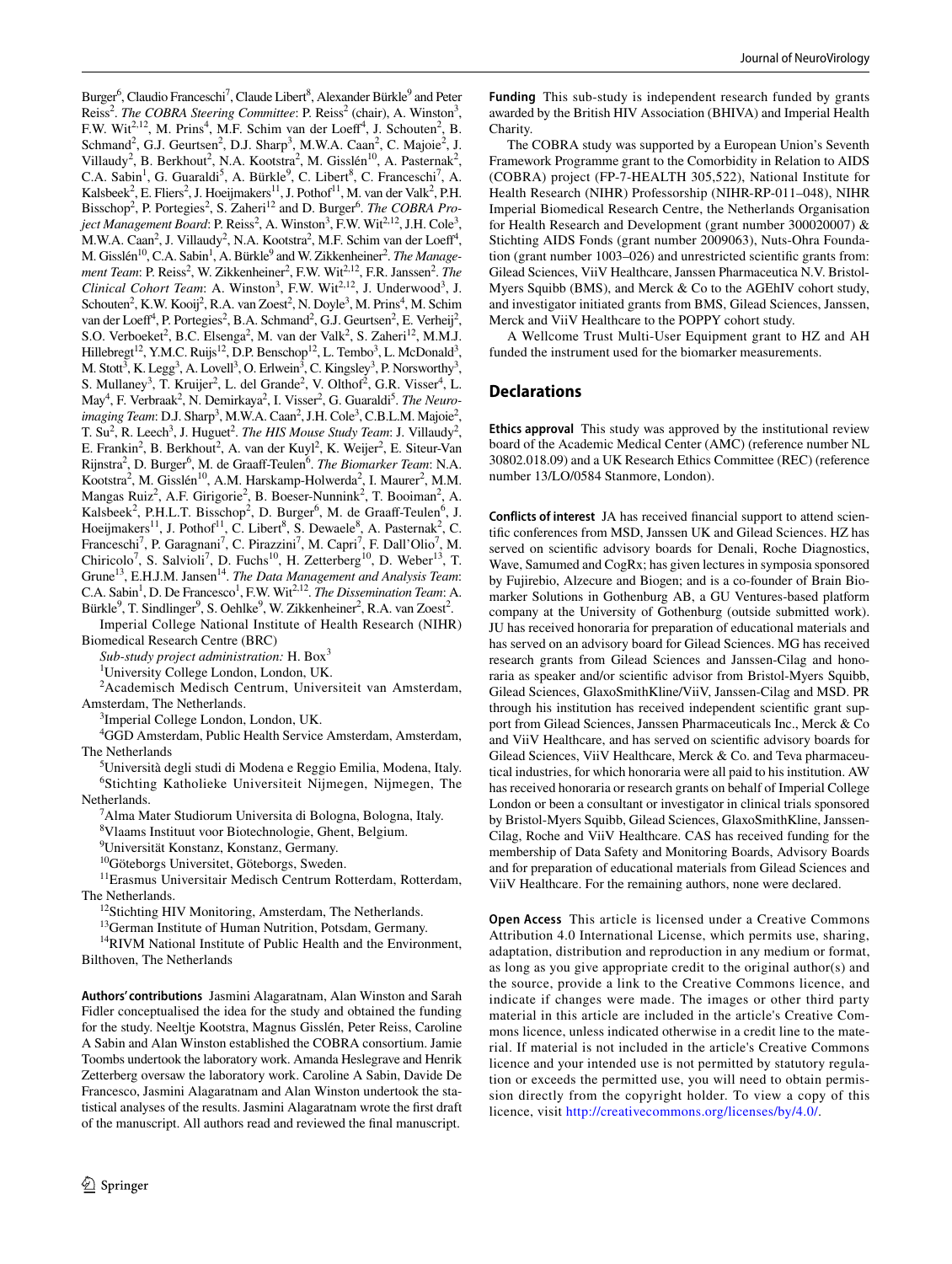# **References**

- <span id="page-8-4"></span>Abdulle S, Mellgren Å, Brew BJ, Cinque P, Hagberg L, Price RW, Rosengren L, Gisslén M (2007) CSF neuroflament protein (NFL) - A marker of active HIV-related neurodegeneration. J Neurol 254(8):1026–1032. <https://doi.org/10.1007/s00415-006-0481-8>
- <span id="page-8-19"></span>Bland JM, Altman DG (1999) Measuring agreement in method comparison studies. Stat Methods Med Res. [https://doi.org/10.1177/](https://doi.org/10.1177/096228029900800204) [096228029900800204](https://doi.org/10.1177/096228029900800204)
- <span id="page-8-17"></span>Booiman T, Wit FW, Girigorie AF, Maurer I, De Francesco D, Sabin CA, Harskamp AM, Prins M, Franceschi C, Deeks SG, Winston A, Reiss P, Kootstra NA (2017) Terminal diferentiation of T cells is strongly associated with CMV infection and increased in HIV-positive individuals on ART and lifestyle matched controls. PLoS One.<https://doi.org/10.1371/journal.pone.0183357>
- <span id="page-8-3"></span>Bridel C, Van Wieringen WN, Zetterberg H, Tijms BM, Teunissen CE, Alvarez-Cermeño JC, Andreasson U, Axelsson M, Bäckström DC, Bartos A, Bjerke M, Blennow K, Boxer A, Brundin L, Burman J, Christensen T, Fialová L, Forsgren L, Frederiksen JL, Wild EJ (2019) Diagnostic Value of Cerebrospinal Fluid Neuroflament Light Protein in Neurology: A Systematic Review and Meta-analysis. JAMA Neurol. [https://doi.org/10.1001/](https://doi.org/10.1001/jamaneurol.2019.1534) [jamaneurol.2019.1534](https://doi.org/10.1001/jamaneurol.2019.1534)
- <span id="page-8-16"></span>De Francesco D, Wit FW, Cole JH, Kootstra NA, Winston A, Sabin CA, Underwood J, Van Zoest RA, Schouten J, Kooij KW, Prins M, Guaraldi G, Caan MWA, Burger D, Franceschi C, Libert C, Bü Rkle A, Reiss P (2018) The "COmorBidity in Relation to AIDS" (COBRA) cohort: Design, methods and participant characteristics, on behalf of the COmorBidity in Relation to AIDS (COBRA) collaboration. PLoS One 13(3):e0191791. [https://doi.](https://doi.org/10.1371/journal.pone.0191791) [org/10.1371/journal.pone.0191791](https://doi.org/10.1371/journal.pone.0191791)
- <span id="page-8-10"></span>Disanto G, Barro C, Benkert P, Naegelin Y, Schädelin S, Giardiello A, Zecca C, Blennow K, Zetterberg H, Leppert D, Kappos L, Gobbi C, Kuhle J (2017) Serum Neuroflament light: A biomarker of neuronal damage in multiple sclerosis. Ann Neurol. <https://doi.org/10.1002/ana.24954>
- <span id="page-8-20"></span>Forgrave LM, Ma M, Best JR, DeMarco ML (2019) The diagnostic performance of neuroflament light chain in CSF and blood for Alzheimer's disease, frontotemporal dementia, and amyotrophic lateral sclerosis: a systematic review and meta-analysis. In Alzheimer's and Dementia: Diagnosis, Assessment and Disease Monitoring. <https://doi.org/10.1016/j.dadm.2019.08.009>
- <span id="page-8-0"></span>Gaetani L, Blennow K, Calabresi P, Di Filippo M, Parnetti L, Zetterberg H (2019) Neuroflament light chain as a biomarker in neurological disorders. In Journal of Neurology, Neurosurgery and Psychiatry. <https://doi.org/10.1136/jnnp-2018-320106>
- <span id="page-8-5"></span>Gisslén M, Hagberg L, Brew BJ, Cinque P, Price RW, Rosengren L (2007) Elevated Cerebrospinal Fluid Neuroflament Light Protein Concentrations Predict the Development of AIDS Dementia Complex. J Infect Dis 195(12):1774–1778. [https://doi.org/10.](https://doi.org/10.1086/518043) [1086/518043](https://doi.org/10.1086/518043)
- <span id="page-8-8"></span>Gisslén M, Price RW, Andreasson U, Norgren N, Nilsson S, Hagberg L, Fuchs D, Spudich S, Blennow K, Zetterberg H (2015) Plasma concentration of the neuroflament light protein (NFL) is a biomarker of CNS injury in hiv infection: a cross-sectional study. EBioMedicine. <https://doi.org/10.1016/j.ebiom.2015.11.036>
- <span id="page-8-11"></span>Hansson O, Janelidze S, Hall S, Magdalinou N, Lees AJ, Andreasson U, Norgren N, Linder J, Forsgren L, Constantinescu R, Zetterberg H, Blennow K (2017) Blood-based NfL: a biomarker for diferential diagnosis of parkinsonian disorder. Neurology. [https://doi.](https://doi.org/10.1212/WNL.0000000000003680) [org/10.1212/WNL.0000000000003680](https://doi.org/10.1212/WNL.0000000000003680)
- <span id="page-8-9"></span>Hendricks R, Baker D, Brumm J, Davancaze T, Harp C, Herman A, Von Büdingen HC, Townsend M, Fischer SK (2019) Establishment of neuroflament light chain Simoa assay in cerebrospinal fluid and blood. Bioanalysis. [https://doi.org/10.4155/](https://doi.org/10.4155/bio-2019-0163) [bio-2019-0163](https://doi.org/10.4155/bio-2019-0163)
- <span id="page-8-25"></span>Hermansson L, Yilmaz A, Price RW, Nilsson S, McCallister S, Makadzange T, Das M, Zetterberg H, Blennow K, Gisslen M (2019) Plasma concentration of neuroflament light chain protein decreases after switching from tenofovir disoproxil fumarate to tenofovir alafenamide fumarate. PLoS One. [https://doi.org/10.](https://doi.org/10.1371/journal.pone.0226276) [1371/journal.pone.0226276](https://doi.org/10.1371/journal.pone.0226276)
- <span id="page-8-15"></span>Kalm M, Boström M, Sandelius Å, Eriksson Y, Ek CJ, Blennow K, Björk-Eriksson T, Zetterberg H (2017) Serum concentrations of the axonal injury marker neuroflament light protein are not infuenced by blood-brain barrier permeability. Brain Res. [https://doi.](https://doi.org/10.1016/j.brainres.2017.05.011) [org/10.1016/j.brainres.2017.05.011](https://doi.org/10.1016/j.brainres.2017.05.011)
- <span id="page-8-1"></span>Khalil M, Teunissen CE, Otto M, Piehl F, Sormani MP, Gattringer T, Barro C, Kappos L, Comabella M, Fazekas F, Petzold A, Blennow K, Zetterberg H, Kuhle J (2018) Neuroflaments as biomarkers in neurological disorders. In Nature Reviews Neurology. [https://doi.](https://doi.org/10.1038/s41582-018-0058-z) [org/10.1038/s41582-018-0058-z](https://doi.org/10.1038/s41582-018-0058-z)
- <span id="page-8-6"></span>Krut JJ, Mellberg T, Price RW, Hagberg L, Fuchs D, Rosengren L, Nilsson S, Zetterberg H, Gissl NM (2014) Biomarker evidence of axonal injury in neuroasymptomatic HIV-1 patients. PLoS One 9(2).<https://doi.org/10.1371/journal.pone.0088591>
- <span id="page-8-12"></span>Kuhle J, Barro C, Andreasson U, Derfuss T, Lindberg R, Sandelius Å, Liman V, Norgren N, Blennow K, Zetterberg H (2016) Comparison of three analytical platforms for quantifcation of the neuroflament light chain in blood samples: ELISA, electrochemiluminescence immunoassay and Simoa. Clin Chem Lab Med. [https://](https://doi.org/10.1515/cclm-2015-1195) [doi.org/10.1515/cclm-2015-1195](https://doi.org/10.1515/cclm-2015-1195)
- <span id="page-8-18"></span>Levey AS, Stevens LA, Schmid CH, Zhang Y, Castro AF, Feldman HI, Kusek JW, Eggers P, Lente FV, Greene T, Coresh J (2009) A new equation to estimate glomerular fltration rate. Ann Intern Med 150:604– 612.<https://doi.org/10.7326/0003-4819-150-9-200905050-00006>
- <span id="page-8-21"></span>Lin YS, Lee WJ, Wang SJ, Fuh JL (2018) Levels of plasma neuroflament light chain and cognitive function in patients with Alzheimer or Parkinson disease. Sci Rep. [https://doi.org/10.1038/](https://doi.org/10.1038/s41598-018-35766-w) [s41598-018-35766-w](https://doi.org/10.1038/s41598-018-35766-w)
- <span id="page-8-22"></span>Lu C-H, Macdonald-Wallis C, Gray E, Pearce N, Petzold A, Norgren N, Giovannoni G, Fratta P, Sidle K, Fish M, Orrell R, Howard R, Talbot K, Greensmith L, Kuhle J, Turner MR, Malaspina A (2015) Neuroflament light chain: a prognostic biomarker in amyotrophic lateral sclerosis. Neurology 84(22):2247–2257. [https://doi.org/10.](https://doi.org/10.1212/WNL.0000000000001642) [1212/WNL.0000000000001642](https://doi.org/10.1212/WNL.0000000000001642)
- <span id="page-8-23"></span>Manouchehrinia A, Piehl F, Hillert J, Kuhle J, Alfredsson L, Olsson T, Kockum I (2020a) Confounding efect of blood volume and body mass index on blood neuroflament light chain levels. Annals of Clinical and Translational Neurology. [https://doi.org/10.1002/](https://doi.org/10.1002/acn3.50972) [acn3.50972](https://doi.org/10.1002/acn3.50972)
- <span id="page-8-24"></span>Manouchehrinia A, Stridh P, Khademi M, Leppert D, Barro C, Michalak Z, Benkert P, Lycke J, Alfredsson L, Kappos L, Piehl F, Olsson T, Kuhle J, Kockum I (2020b) Plasma neuroflament light levels are associated with risk of disability in multiple sclerosis. Neurology. <https://doi.org/10.1212/WNL.0000000000009571>
- <span id="page-8-13"></span>Marques TM, Van Rumund A, Oeckl P, Kuiperij HB, Esselink RAJ, Bloem BR, Otto M, Verbeek MM (2019) Serum NFL discriminates Parkinson disease from atypical parkinsonisms. Neurology. <https://doi.org/10.1212/WNL.0000000000007179>
- <span id="page-8-7"></span>Mellgren Å, Price RW, Hagberg L, Rosengren L, Brew BJ, Gisslén M (2007) Antiretroviral treatment reduces increased CSF neuroflament protein (NFL) in HIV-1 infection. Neurology 69(15):1536– 1541. <https://doi.org/10.1212/01.wnl.0000277635.05973.55>
- <span id="page-8-14"></span>Novakova L, Zetterberg H, Sundström P, Axelsson M, Khademi M, Gunnarsson M, Malmeström C, Svenningsson A, Olsson T, Piehl F, Blennow K, Lycke J (2017) Monitoring disease activity in multiple sclerosis using serum neuroflament light protein. Neurology. <https://doi.org/10.1212/WNL.0000000000004683>
- <span id="page-8-2"></span>Olsson B, Portelius E, Cullen NC, Sandelius Å, Zetterberg H, Andreasson U, Höglund K, Irwin DJ, Grossman M, Weintraub D, Chen-Plotkin A, Wolk D, McCluskey L, Elman L, Shaw LM, Toledo JB, McBride